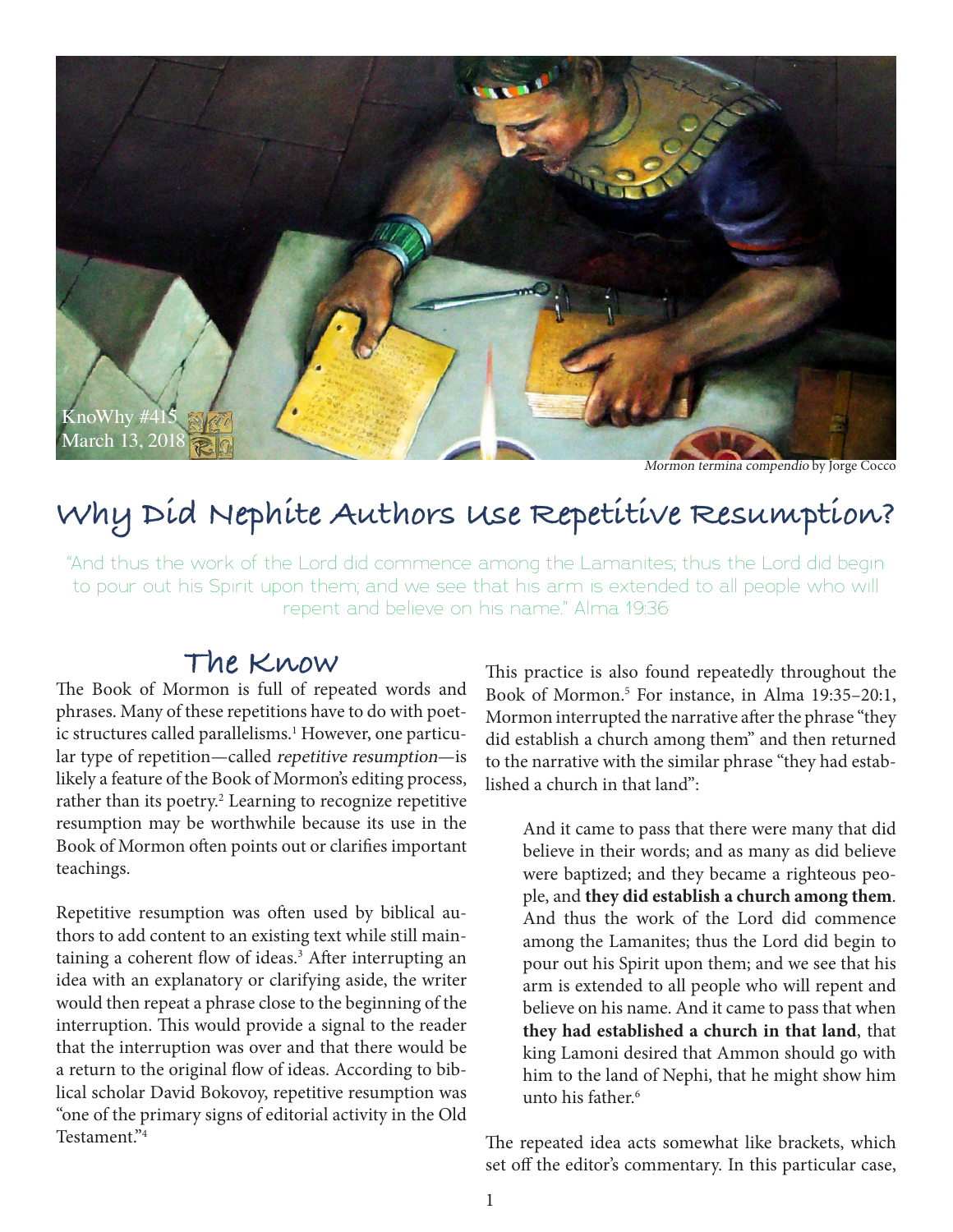Mormon's aside helps drive home the doctrinal point that he wanted readers to understand from the story he had just shared. His message was first about how the Lord was reaching out to the Lamanites and second about how His "arm is extended to all people who will repent and believe on his name" (Alma 19:36).

David Bokovoy and John Tvedtnes have noted that Mormon's inserted commentary "perfectly reflects" the content of the Book of Mormon's Title Page.<sup>7</sup> The Title Page states that the Book of Mormon was written primarily "to the Lamanites" so that they would know they are "not cast off forever." And yet it also states it was written "to Jew and Gentile" to convince them that "Jesus is the Christ, the Eternal God, manifesting himself unto all nations."

Bokovoy and Tvedtnes remarked, "No wonder Mormon chose to emphasize the fact … that God poured out his spirit amongst the righteous Lamanites and that mercy is available to all people through the atonement of Jesus Christ. These observations support the thesis of the entire [Book of Mormon]."8 Not all uses of repetitive resumption in the Book of Mormon are so profound, but careful study and reflection usually reveal that there is a good reason for each interjection.9

**The Why**<br>Instances of repetitive resumption provide good evidence that the Book of Mormon's source texts were written, abridged, and edited by authors trained in the Israelite literary tradition.10 According to Bokovoy and Tvedtnes, "Many of the editorial efforts witnessed in the Book of Mormon parallel the literary techniques now known to have been used by Israelite authors in the Old Testament."11

Bokovoy has noted that repetitive resumption, in particular, "supports the authenticity of the Book of Mormon" because even though the technique is repeatedly attested in the Bible, it "had not yet been identified by biblical scholars in 1830."12 Frequently interjecting commentary might be natural for anyone making up a hasty story on the fly, as Joseph Smith is sometimes accused of doing with the Book of Mormon. But it's unlikely that Joseph or any other American in 1830 would have repeatedly inserted commentary in a way that restates phrases at the point of interruption.<sup>13</sup>

It should also be remembered that, according to eyewitnesses, Joseph orally dictated the Book of Mormon without using any notes or reference materials and without relying on his scribes to help him keep track of the flow of the narrative.<sup>14</sup> Some instances of repetitive resumption come after rather lengthy asides, and it would have required remarkable focus and memory to recall the wording at the outset of each interjection.

For instance, when editing the Jaredite record, Moroni interrupted the commentary for two whole chapters (Ether 3:9–6:2) before he resumed his discussion about the brother of Jared and the shining stones.<sup>15</sup> Thus both the time period and the process of the translation help establish that the Book of Mormon's use of repetitive resumption is evidence of its historical authenticity.

Paying attention to repetitive resumption can also help us better understand the perspectives of Book of Mormon authors and their underlying reasons for including certain source texts or materials. We might ask ourselves: Why is this point being clarified? Why is the narrative being interrupted here? Are there patterns to these interruptive commentaries? And what might I have misunderstood without the inserted comment? Such questions can reveal themes, patterns, connections, and insights that we might have otherwise missed.

So the next time you come across an interjection in the Book of Mormon, make sure to look for a repeated phrase that signals the resumption of the narrative. Doing so may deeply enrich your perspective on the verses, chapters, or prophets you are studying, while at the same time strengthening your testimony of the truthfulness of the Book of Mormon.

# Further Reading<br>David E. Bokovoy, "Repetitive Resumption in the Book of Mor-

mon," Insights 27, no. 182 (2007): 2.

David E. Bokovoy and John A. Tvedtnes, Testaments: Links between the Book of Mormon and the Hebrew Bible (Toelle, UT: Heritage Press, 2003), 117–123.

Larry G. Childs, "Epanalepsis in the Book of Mormon," in Reexploring the Book of Mormon: A Decade of New Research, ed. John W. Welch (Provo, UT: FARMS, 1992), 165–166.

Larry G. Childs, "Epanalepsis in the Book of Mormon," Deseret Language and Linguistic Society Symposium 12, no. 1 (1986): 154–163.